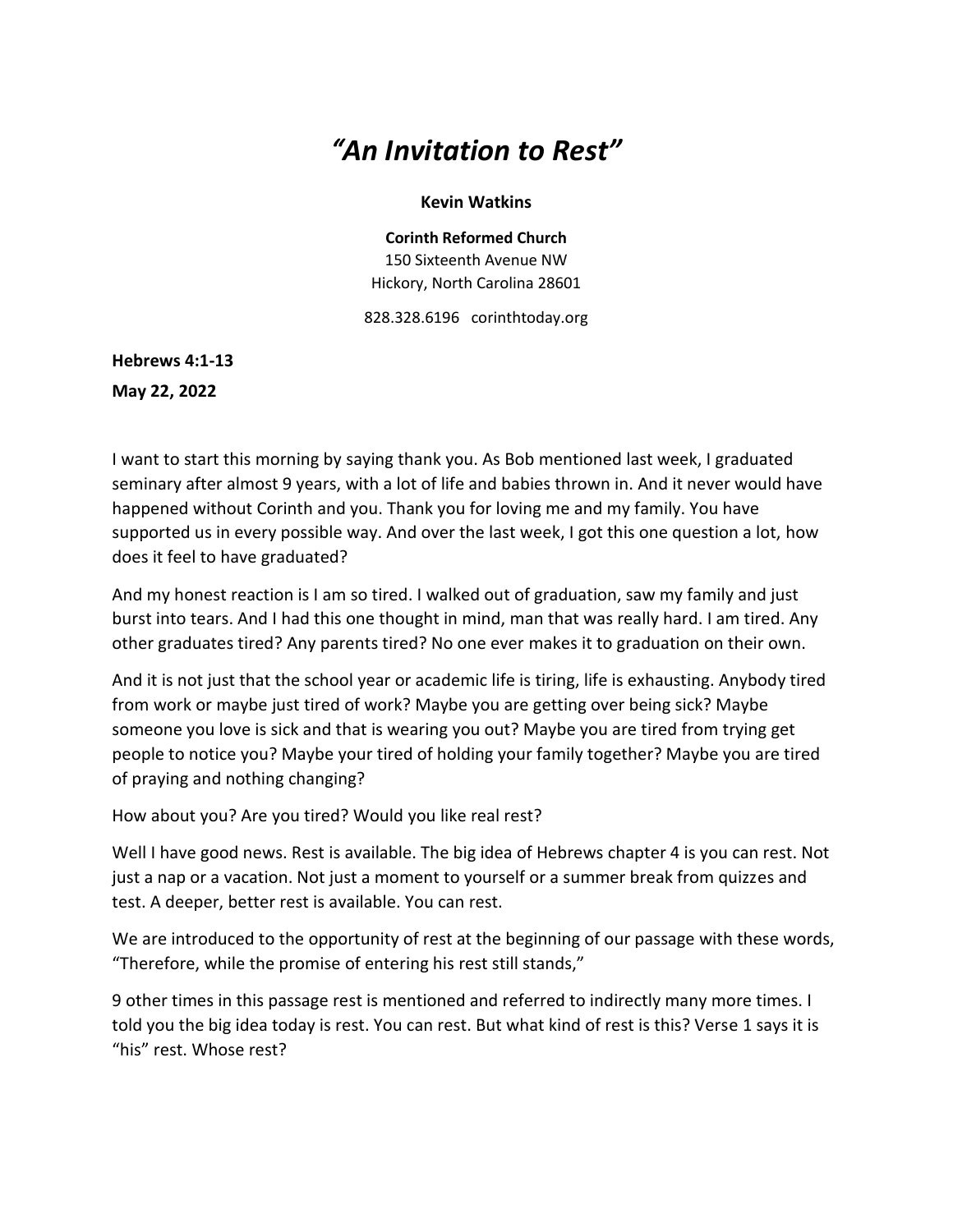And the short answer is it is God's rest. And what kind of rest is it? God's rest is a place and a quality of life. God's rest is the place where everything is good. God's rest is life with God under his care and provision and that is available now in bits and pieces and fully in the life to come. God's rest is life as it was always supposed to be.

Bob said the first week of our study as he was introducing Hebrews that it was a master's class in theology. And in our passage we have stumbled upon one of the greatest ideas in scripture, "God's rest" and the offer to enter into God's rest. There have been whole books written about this idea. God's rest has captured the hearts and minds of people for the thousands of years including the author of Hebrews.

Verse 4 says, for somewhere he has spoken about the seventh day in these words: "On the seventh day God rested from all his works."

God's rest goes all the way back to creation.

If you're familiar with the creation account in Genesis 1, there are 7 days of creation. And every day God speaks and creates, bringing life and order to emptiness. And there is evening and morning the first day, the second day, third, fourth, fifth day, finally on the sixth day God makes a man and a woman, in his likeness and image, which is family language and he blesses them and gives good work to do, to fill the earth, create family, and culture, and technology and to do this with God, until all the world is filled with God's family doing God's kind of things, on earth as it is in heaven, as Jesus would say.

And then on the sixth day, again evening and morning and then Gen. 2:2 says "By the seventh day God had finished the work he had been doing; so on the seventh day he rested from all his work. Then God blessed the seventh day and made it holy, because on it he rested from all the work of creating that he had done.

God rests from his work and not because he was tired. In fact, the story of creation, especially compared to other ancient near east creation stories makes God's work look surprisingly easy. He speaks and it happens. There is no great battle or chaos. God is not creating servants or helpers because he has too much do and needs help. He created family to be with him who can join him in the family business of creating and ruling and enjoying.

But then there is something missing in the Creation account. There is no evening and morning on the Seventh day. And that is not an accident. Because the creation account is trying to tell us that the 7th day was never supposed to end. God's plan for mankind was that we would always be with Him in his rest. But we read in Gen. 3 about how all that falls apart.

Going back to our passage, the author of Hebrews has spent all almost 2 chapters talking about Psalm 95. Which if you remember is a flashback to the Exodus, where God rescues the family of Israel from 400 years of slavery and offers them His rest. What an amazing offer!

But it is here we are introduced to a problem. The people of Israel don't receive God's gift.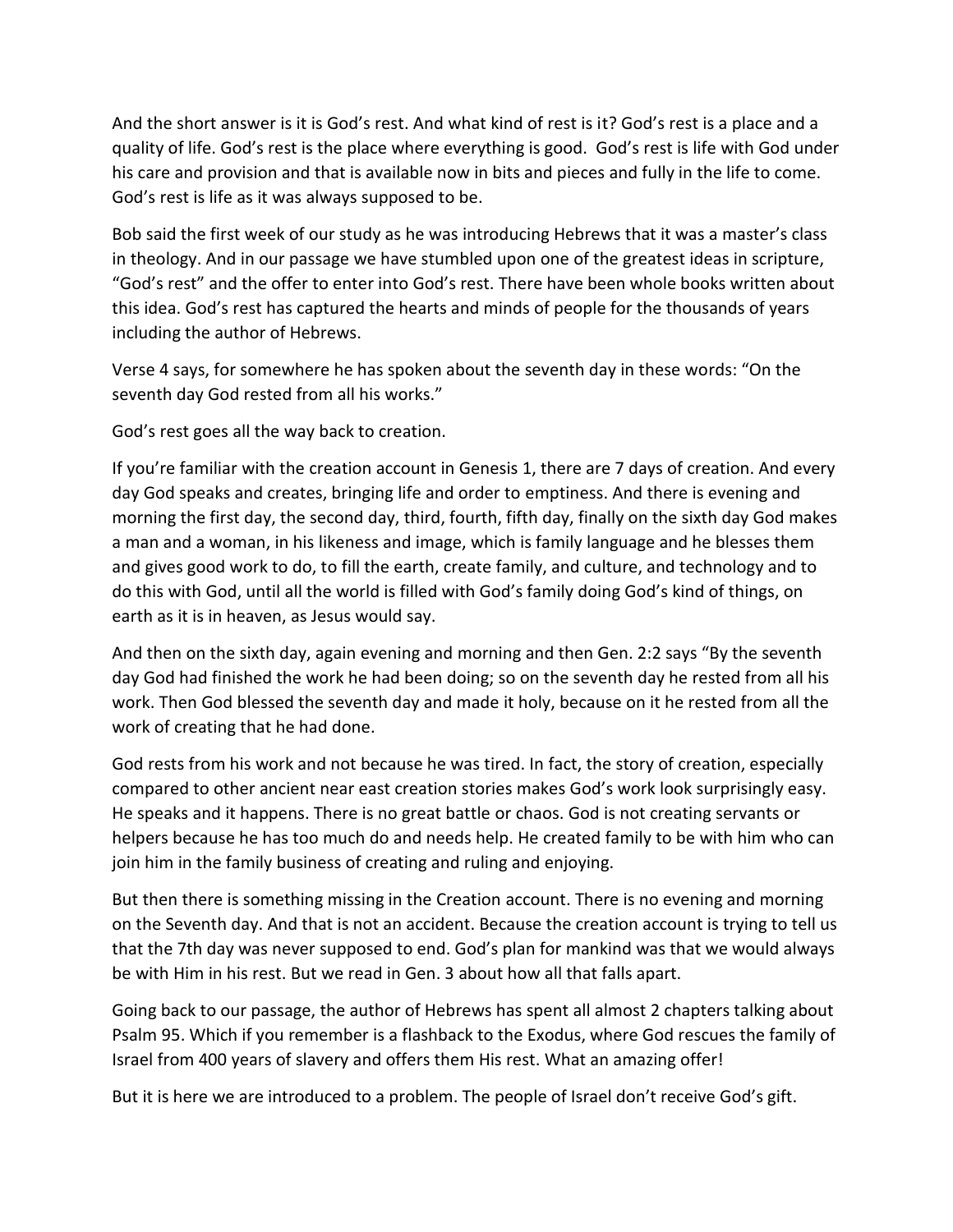Hebrews 4:6 - Therefore since it still remains for some to enter that rest, and since those who formerly had the good news proclaimed to them did not go in because of their disobedience,

They didn't trust God to take care of them and they refused to enter the land. God wanted to give them rest and they refused and so he does not give rest to that generation.

The Israelites did not receive God's rest, life as God intended.

But finally with Jesus, God's rest is available in a fresh way.

In Matthew 11:28-30 Jesus says, "Come to me, all you who are weary and burdened, and I will give you rest. Take my yoke upon you and learn from me, for I am gentle and humble in heart, and you will find rest for your souls. For my yoke is easy and my burden is light."

I love these words from Jesus. Jesus came to give rest. The rest of God is available. Rest for today and rest for forever.

God's rest is the place where everything is good. God's rest is life with God under his care and provision and that is available now in bits and pieces to those who trust in Jesus and is the promised future for those who trust Jesus. The church I grew up in used language like, we can experience a foretaste of the feast to come. God's rest is life as it was always supposed to be and it is available. You can rest.

But there is a problem, people miss God's rest. The Israelites missed God's rest through their disobedience, see vs. 6 and 11. They didn't trust God's character. They didn't believe what He told them. They made their own way and they missed God's rest. And the author of Hebrews wants his reader to know, it is not just the Israelites that can miss God's rest through disobedience.

Back to v.1, Therefore, since the promise of entering his rest still stands, let us be careful that none of you be found to have fallen short of it.

Here in the passage, the author of Hebrews says "let us be careful" and in the Greek this is the word phobeomai, which means to be afraid. And since we are in a master's class, this form of phobeomai is a hortatory subjunctive and means "Let us begin to be afraid."

Vs. 1 says You can rest. God's rest is available. Life as it is should be is available to you. So "let us begin to fear" so that we won't miss it.

I think the command to be afraid is difficult given all the commands of scripture to not be afraid and about perfect love casting our fear. This seems strange and confusing. But here is my best explanation. On occasion I have gone to Christian counseling and it has been enormously helpful to me. And in one of the sessions, I will never forget, my counselor and I were working through some fear from a painful experience and he said, "fear is a gift from God. It is a biological gift to us in response to being out of control." When we experience a situation, where we are out of control and we feel fear, that is our body becoming fully alive, adrenaline getting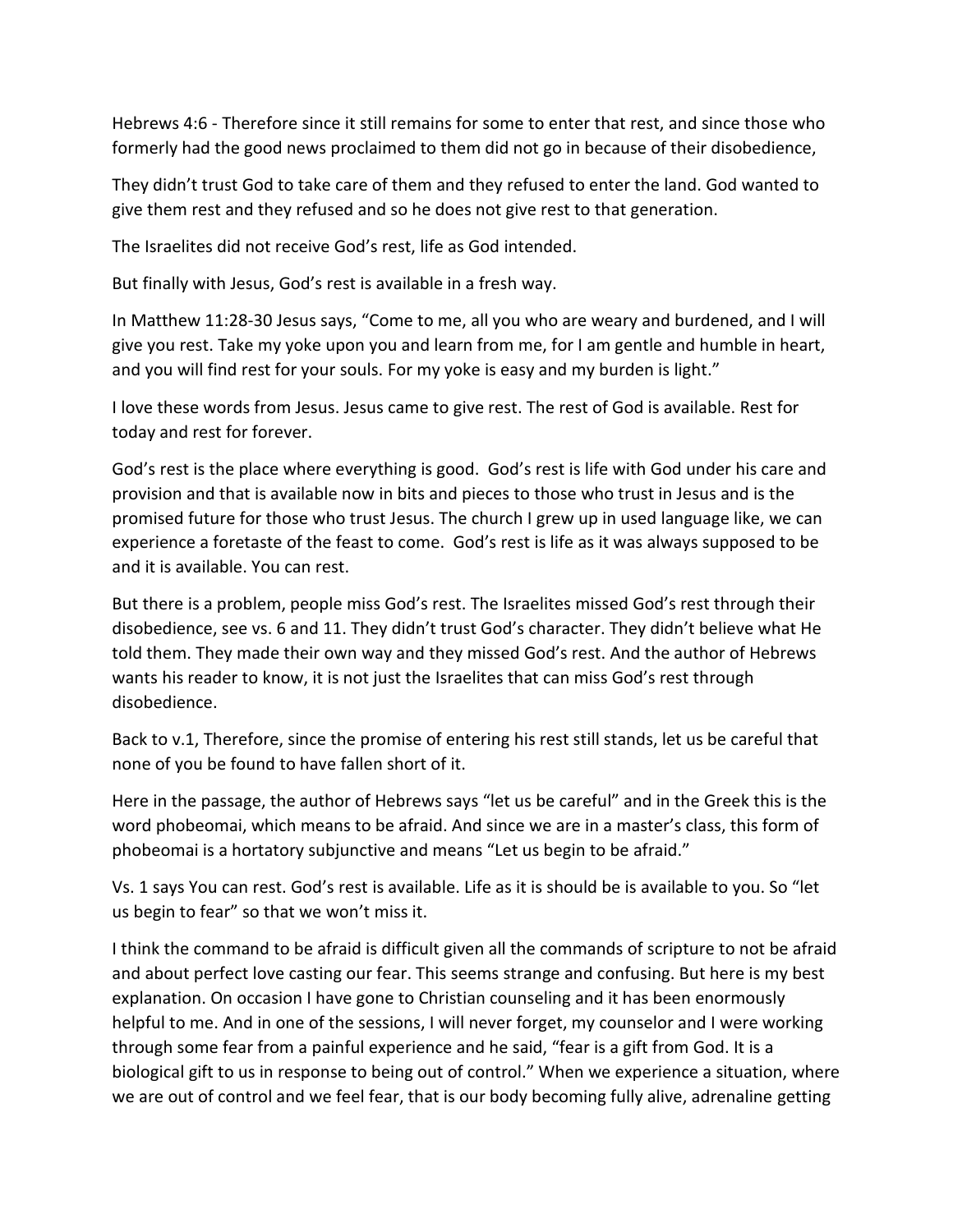pumped into our brains and giving us energy to respond." Fear is a gift, and it is what we do with the energy that matters.

So often when angels appear they say, "Do not fear," and it is obviously too late. The people are already afraid, but the invitation to not fear is the angel or God saying, you don't have to flee, or freeze, or fight. Use your energy and listen well to God. Remember God loves you. Fear is a gift and we should fear missing out on life as it should be with God. So what do with all our energy?

Well, there is one more hortatory subjunctive, one more "let us" phrase in this chapter and it is in v.11. Let us, therefore, make every effort to enter that rest, so that no one will perish by following their example of disobedience.

Let us strive, make every effort to enter that rest. Again this sounds strange, let us make every effort possible to rest. Aren't those at odds with each other? Open your bulletin. Dallas Willard a theologian I love said wisely

Grace is not opposed to effort; it is opposed to earning.

You will remember back to Gen. 2 that it was always God's plan that we would exert effort with him in creation. We were to be fruitful and multiply, fill the earth with God's way of life. We were made to be partners in his work. When we fully enter God's rest, we will have real work to do. But it will be a delight. Effort was always part of the plan. But in no way do we earn God's rest. It is a gift of grace.

So the rest of God is life as it was always supposed to be. And that rest is available through trust in Jesus. And we should want it so bad, we would make every effort not to miss it. So finally, how can we direct our fear, all our energy and effort this week?

I want to suggest we practice resting with God.

Bob asked in bible study on Thursday, does this passage have anything to do with what we do on Sunday? What we do on the Sabbath? And my answer is almost no.

The rest talked about in this passage is largely cosmic and eternal, but one way we can practice the eternal kind of rest, is by practicing a weekly rest called a Sabbath.

I don't know your experience with this spiritual practice, but often it comes with a long list of do's and don'ts, at least in Jesus' day it did. So it is important to learn from Jesus, as he said in Mark 2:27, "The Sabbath was made for man, not man for the Sabbath."

The Sabbath is a 24-hour gift to us, a practice for heaven. I want to give you a three themes for Sabbath and a list of things that might mean for you. But this is not a to do list, or a not to do list. You don't have to do any of these things. Remember that.